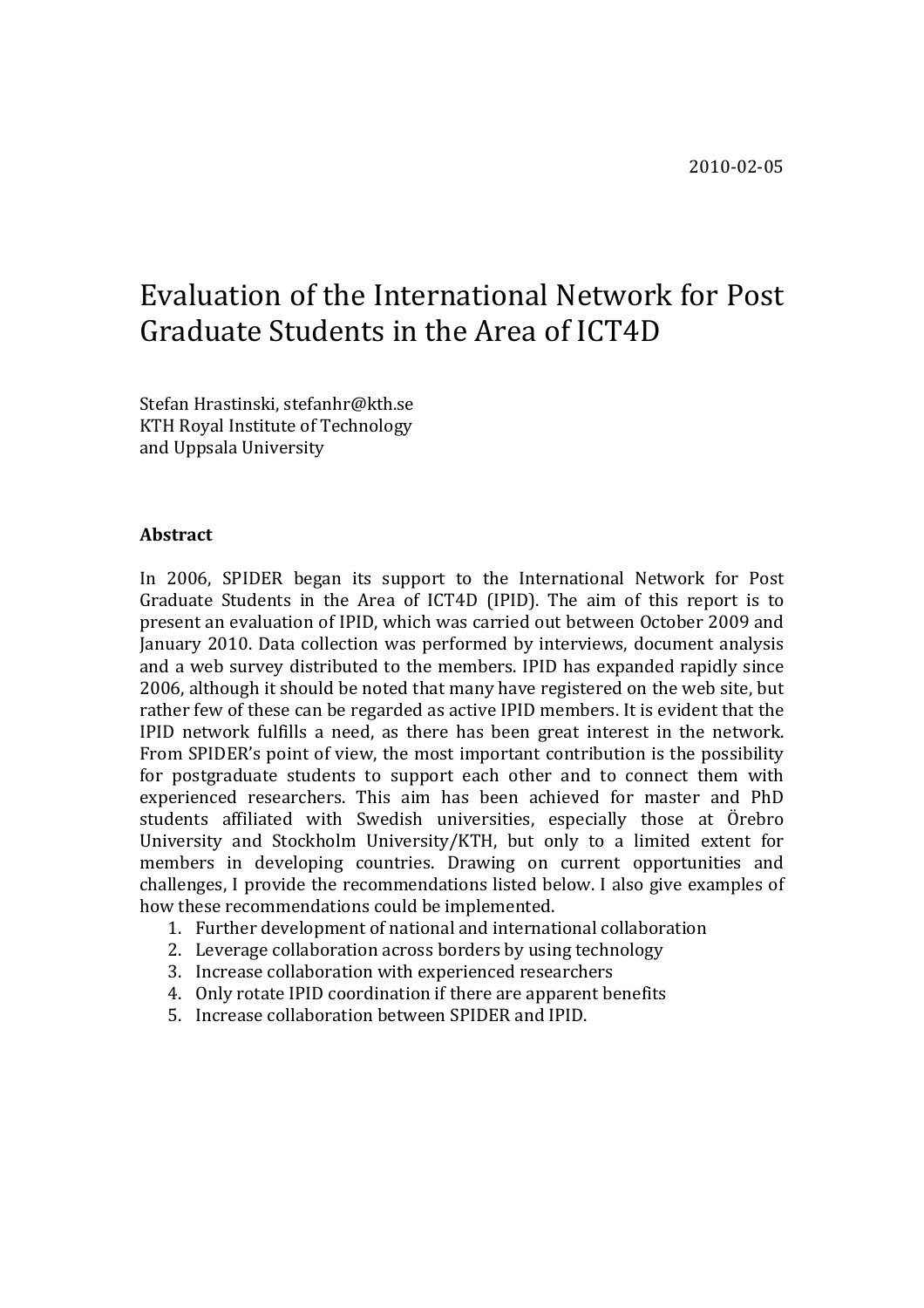## **Introduction1**

In 2006, SPIDER began its support to the International Network for Post Graduate Students in the Area of ICT4D (IPID). The idea behind the initial support was to provide an opportunity for PhD students in ICT4D active at Swedish universities to network amongst each other. The network was created to facilitate international networking and collaboration, as well as knowledge sharing among PhD students in the ICT4D field. Today the network includes master students as well.

The IPID objective is to support its members through arranging academic, as well as social activities. Academic activities include attending conferences together, arranging seminars, sharing literature and journals ideas and sources etc. Social activities, which aim to encourage networking, interpersonal contact, communication and collaboration among members, include visits at different universities, and intercultural meetings etc. The coordination staff is hosted by Karlstad University and Örebro University.

The aim of this report is to present an evaluation of IPID, which was carried out between October 2009 and January 2010. According to the Terms of Reference document, my evaluation objectives were the following:

- 1. To assess the relevance and benefits of the program/network (i.e. appropriateness of the project in relation to the needs of key stakeholders, i.e. post graduate).
- 2. To assess the effectiveness of the program/network (i.e., the extent to which the program stated objectives are being achieved or can be achieved more satisfactorily in the future).
- 3. To assess and determine ways to improve the project design, with special focus on the project content and delivery.
- 4. To assess benefits and drawbacks of the proposed rotation of the IPID administration and coordination.
- 5. To assess the relevance for/contribution to SPIDER's organization, network and activities.

An earlier draft of this evaluation report was sent to IPID and SPIDER for feedback. It will be discussed during a seminar, where representatives from IPID and SPIDER participated. The report is structured as follows. First, I present the method of the evaluation. This is followed by a presentation of my findings. Finally, I discuss the findings and suggest recommendations for improvement.

!!!!!!!!!!!!!!!!!!!!!!!!!!!!!!!!!!!!!!!!!!!!!!!!!!!!!!!

 $^{\rm 1}$  The Introduction section uses parts of the Terms of Reference document.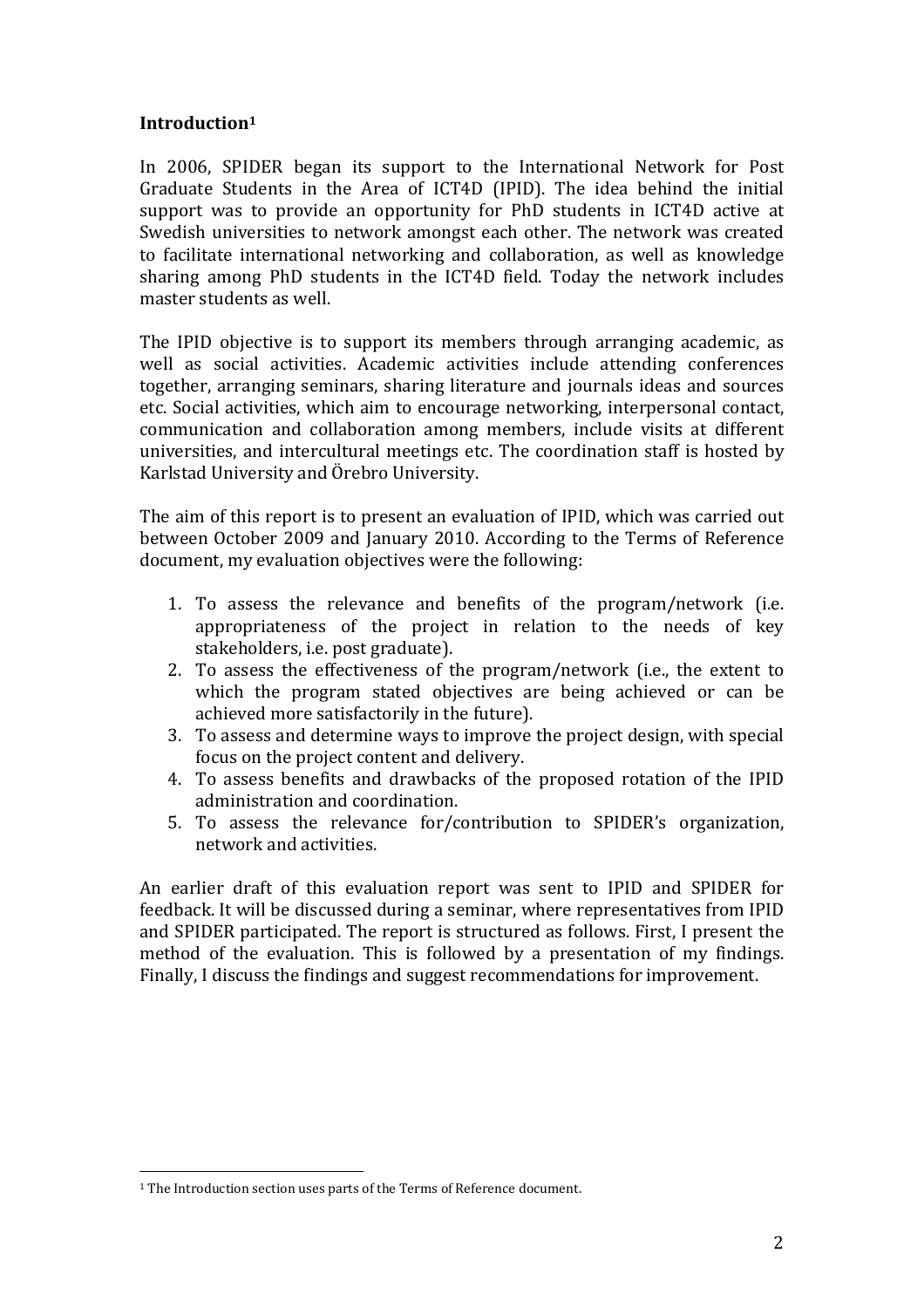# **Method!and!background**

Initially, I reviewed the Terms of Reference document and received further information from Cecilia Strand at SPIDER. This was followed by a review of the following documents and websites:

- SPIDER strategy and action plan, 2007-2011.
- What is IPID? From 2 to 200 in 2 years?  $2008-02-11$ .
- Progress report IPID, 2009-02-28.
- Proposal for the International Post Graduate Student Network, 1 July 2009-30 June 2010.
- www.spidercenter.org/PID/index.php
- % www.humanit.org/PID/wiki

I have been in contact with representatives from IPID and SPIDER, mainly by conducting interviews and discussions (see Table 1).

| Cecilia Strand   | <b>SPIDER</b> | Continuous discussions    |
|------------------|---------------|---------------------------|
| Gudrun Wicander  | <b>IPID</b>   | Self evaluation           |
| Lotta Rydström   | <b>SPIDER</b> | Semi-structured interview |
| Mathias Hatakka  | IPID          | Semi-structured interview |
| Annika Andersson | IPID          | Semi-structured interview |

Table 1. Data collection from SPIDER and IPID representatives.

By drawing on the review of documents and interviews, a web questionnaire was designed (see http://www.surveymonkey.com/s/B6NW8VS). Both SPIDER (Cecilia Strand) and IPID (Gudrun Wicander, Mathias Hatakka and Annika Andersson) were asked to provide feedback on the questionnaire design. It was distributed to all members of IPID by using their e-mail list. In order to encourage members to complete the questionnaire. Annika Andersson was asked to write an introductory e-mail where she emphasized the importance of answering. The questionnaire was available from Nov 20 until Dec 9. Two reminders were distributed.

Out of the 456 members that were registered Dec 4, 2009, 115 (25%) completed the web survey. This could be regarded as a rather low response rate. However, many of the members do not participate in IPID activities, where typically 15-30 members participate, and these might not perceive themselves as active members of IPID. Thus, my interpretation is that the number of people that perceive themselves as members of IPID is much lower than the number of people that have registered on the web site.

A majority of the respondents (n=55, 57%) had participated in IPID activities, such as conferences, workshops or seminars, indicating that these felt most inclined to respond. The age of the respondents ranged between 21 and 54 years, with a mean age of 34 years. Most respondents were male (n=76, 67%) and PhD students (n=54,  $47\%$ ). Notably, quite a number of the respondents were not master or PhD students (n=22, 19%). Most of them were aspiring or former master or PhD students, post-doctoral researchers or lecturers/professors.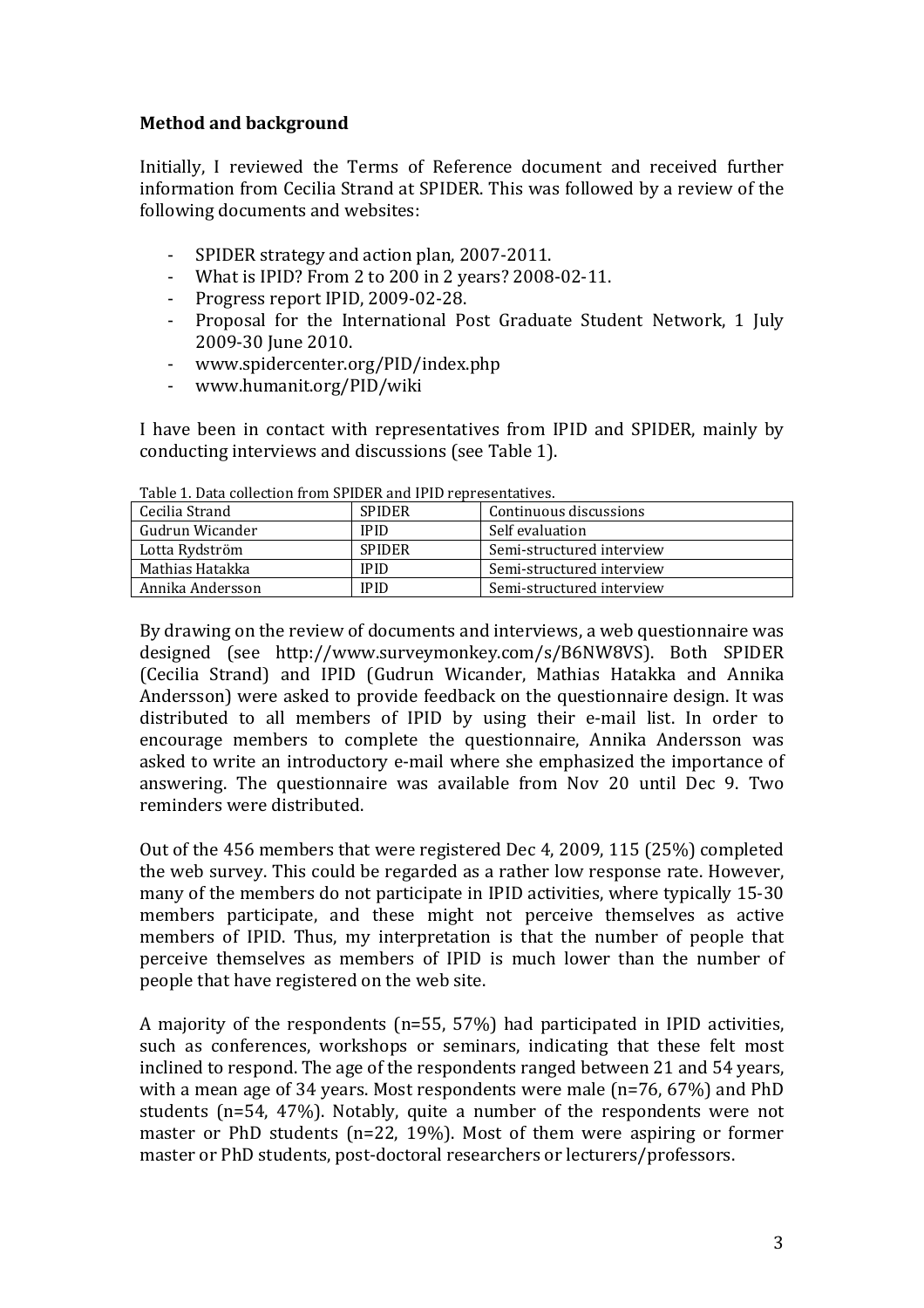Many of the respondents mainly live in Sweden (n=29, 26%). Between five and seven respondents mainly live in the UK, India, Bangladesh, Pakistan or Uganda (see table 2). The respondents are affiliated with a very large number of educational institutions, as only twelve universities had at least two respondents. As displayed in table 3, most members were affiliated with Stockholm University (n=14, 13%) and/or KTH (n=7, 6%), or Örebro University  $(n=12, 11\%)$ .

| Table 2. Countries represented by five or more respondents (n=113). |           |         |
|---------------------------------------------------------------------|-----------|---------|
|                                                                     | Frequency | Percent |
|                                                                     |           | 0.001   |

|            | 11 cuucilch | 1 U.UU |
|------------|-------------|--------|
| Sweden     | 29          | 26%    |
| UK         |             | 6%     |
| India      | 6           | 5%     |
| Bangladesh | 5           | 4%     |
| Pakistan   | 5           | 4%     |
| Uganda     |             | 4%     |

Table 3. Universities represented by five or more respondents (n=109).

|                                   | Frequency | Percent |  |
|-----------------------------------|-----------|---------|--|
| Stockholm University              | 14        | 13%     |  |
| Örebro University                 | 12        | 11%     |  |
| KTH Royal Institute of Technology |           | 6%      |  |
| University of London              |           | 5%      |  |
|                                   |           |         |  |

## **Findings**

The main reason why SPIDER initially decided to support IPID was to support PhD students. By creating a network, it was assumed that the members could give each other support and feedback, and collaborate. It is key for SPIDER that the support would eventually lead to better research on ICT4D. IPID has organized international conferences, which have been held in the UK and Finland, Swedish workshops, seminars and study visits, and has co-participated in organizing other conferences, including workshops in conjunction with other conferences.

An important indicator of the quality of a network is related with its members. It is primarily master and PhD students affiliated with few Swedish partner universities that benefit from the network, because other members do not receive funding. In some interviews, it was mentioned that there might be a risk that including master students hampers the academic quality. However, the master students benefit from learning about current research and they contribute with valuable local and practical knowledge, as many master students come from developing countries and have experience from the ICT4D field.

An item in the questionnaire revealed that most respondents "feel like an active member of the IPID network" (M=3.5,  $SD=1.1$ ). This could be considered as a rather high mean, considering that many of the members are geographically dispersed and have not met. In an open-ended question in the questionnaire, the respondents were asked to describe the key benefits of IPID. More or less all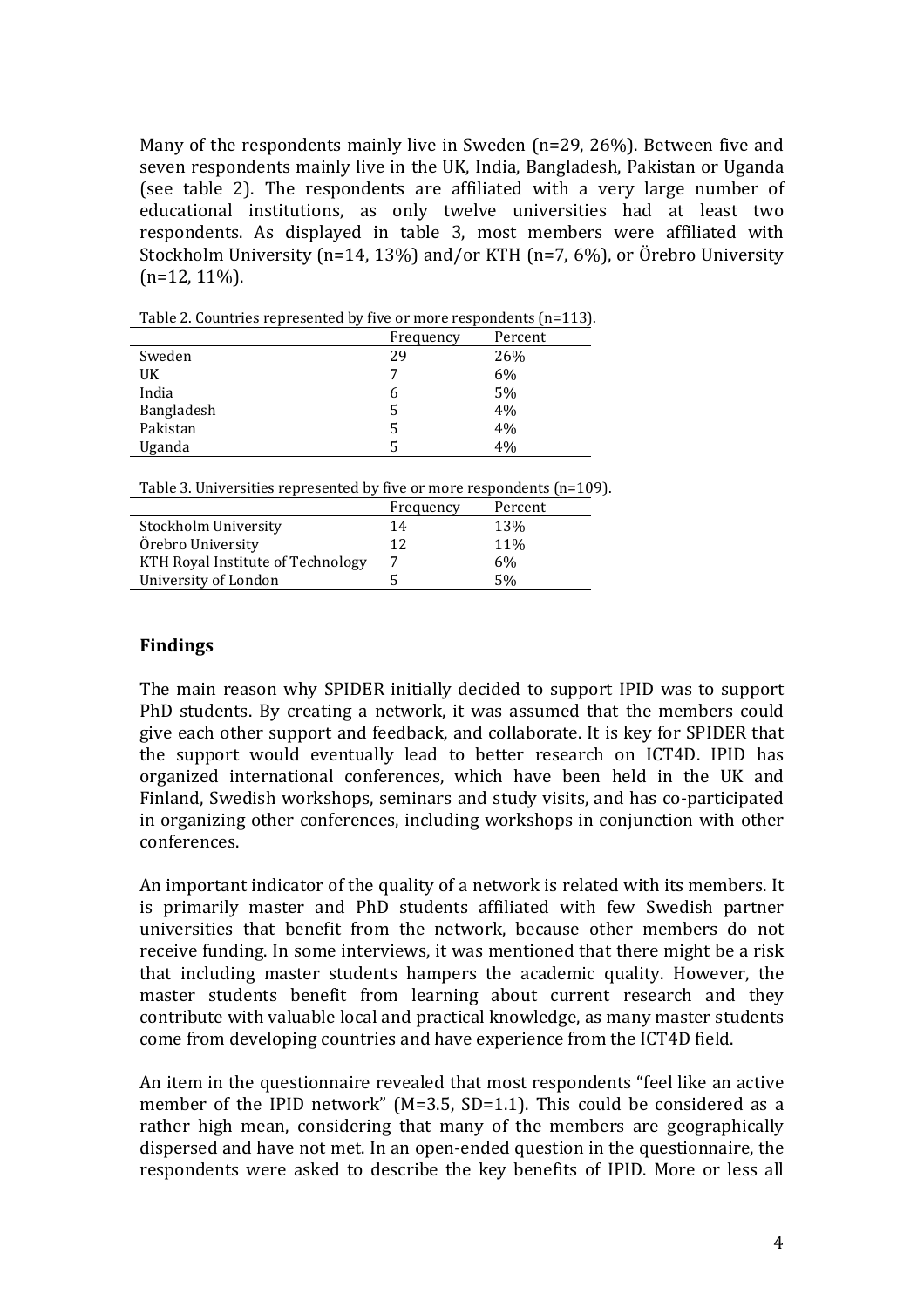answers described one or both of the following key factors: research collaboration and research information. First, the members appreciated the possibility to connect, collaborate and share knowledge with other student members. Second, the e-newsletter was highly appreciated, especially because it provides information on what is happening in the field, e.g. conferences, journals and vacancies.

# *IPID!activities*

A rather small part of the members participate in each IPID activity, e.g. conferences, seminars, workshops or study visits. More than half of the respondents (n=55, 57%) had participated in at least one IPID activity, and 3.7 activities on average. About a quarter of the respondents (n=25,  $26\%$ ) had received funding from IPID, and all of them  $(100\%)$  maintained that the funding made it possible for them to participate in IPID activities, which they otherwise would not have been able to attend. IPID only funds students affiliated with Swedish universities.

In order to gain an understanding of member participation in the Swedish IPID activities. I asked for attendance lists for 2009. It is evident that a majority of the participants were students from Örebro University and Stockholm University/KTH. For example, during the most recent workshop in Örebro, eight participants were affiliated with Örebro, five with Stockholm/KTH and one student with Lund. According to IPID, this reflects where most of the students on ICT4D are located. During a seminar on mobile development, a vast majority of the 24 participants were master students. Twelve of the participants were affiliated with Örebro and seven with Stockholm/KTH. There were also two students from Karlstad and Uppsala University, and one student from Jönköping. Thus, it is primarily members based in few Swedish universities that benefit from the IPID activities.

IPID organizes an international conference vearly. The 4th conference was organized in collaboration with Royal Holloway, University of London, in 2009. In this conference, mainly European PhD students participated. There are some exceptions, for example, students from Uganda have participated in most international activities. The seminars are dominated by master students, while there are more PhD students at research workshops and conferences.

Members who participate in IPID activities find them very rewarding (see table) 4). Note that only members that had participated in at least one activity where asked to assess the statements of table 4. The respondents feel that they receive useful feedback from the different types of participants, i.e. master students, PhD students and senior researchers/teachers, to a similar extent.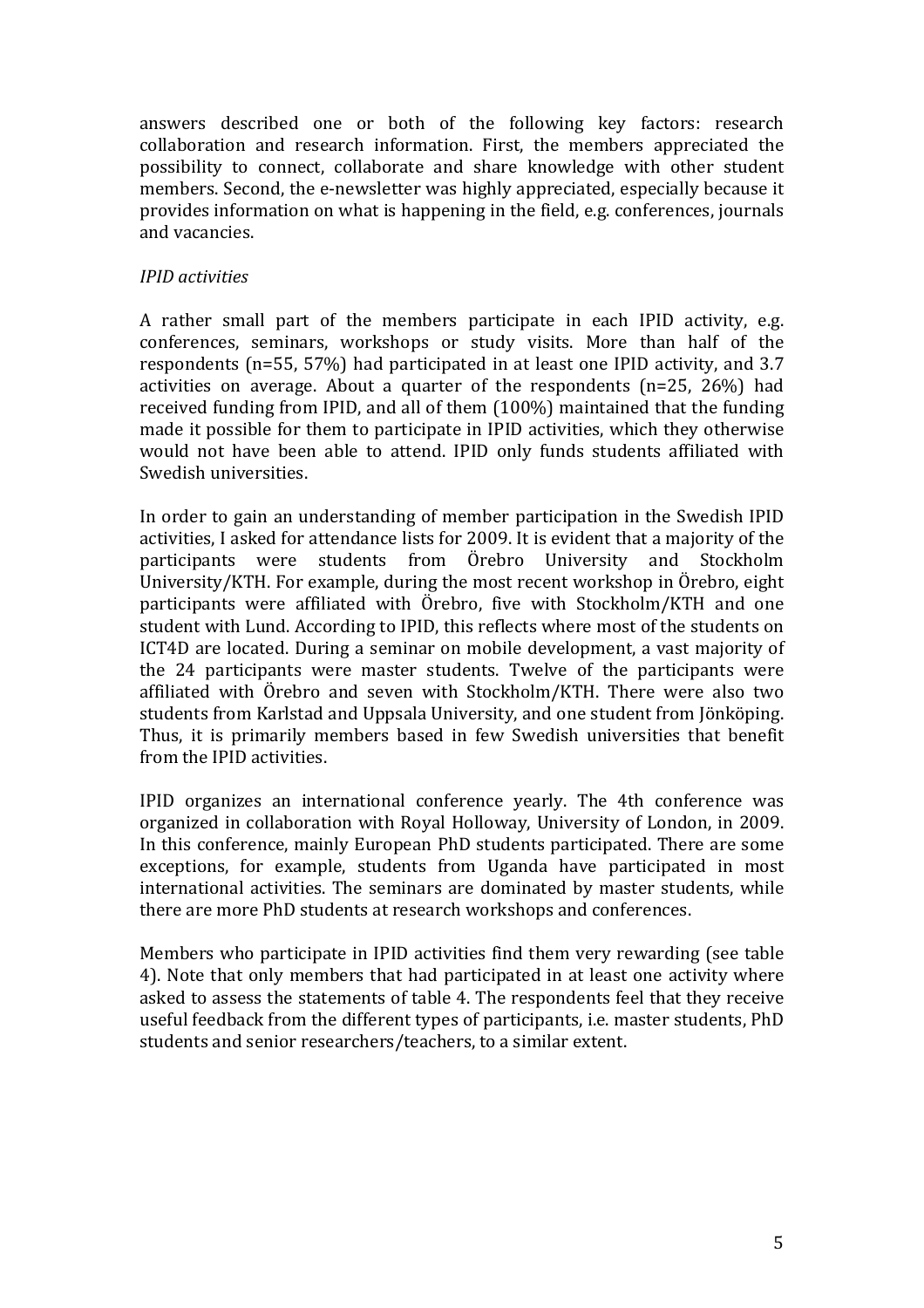| $\frac{1}{2}$ and $\frac{1}{2}$ are $\frac{1}{2}$ and $\frac{1}{2}$ are $\frac{1}{2}$ and $\frac{1}{2}$ and $\frac{1}{2}$ and $\frac{1}{2}$ and $\frac{1}{2}$ and $\frac{1}{2}$ and $\frac{1}{2}$ and $\frac{1}{2}$ and $\frac{1}{2}$ and $\frac{1}{2}$ and $\frac{1}{2}$ and $\frac{1}{2}$ a |      |     |  |
|-----------------------------------------------------------------------------------------------------------------------------------------------------------------------------------------------------------------------------------------------------------------------------------------------|------|-----|--|
|                                                                                                                                                                                                                                                                                               | Mean | SD  |  |
| The activities organized by IPID are rewarding.                                                                                                                                                                                                                                               | 4.3  | 1.0 |  |
| I have received useful feedback from master students during the                                                                                                                                                                                                                               |      |     |  |
| activities.                                                                                                                                                                                                                                                                                   | 3.7  | 1.1 |  |
| I have received useful feedback from PhD students during the                                                                                                                                                                                                                                  |      |     |  |
| activities.                                                                                                                                                                                                                                                                                   | 3.9  | 1.1 |  |
| I have received useful feedback from senior researchers/teachers                                                                                                                                                                                                                              |      |     |  |
| during the activities.                                                                                                                                                                                                                                                                        | 3.9  | 1.0 |  |

Table 4. Perceptions of IPID activities (1=Strongly disagree, 5=Strongly agree, n=49).

The respondents were asked to describe how they believe that IPID can be improved in an open-ended question. The most frequent responses were requests for collaboration with developing countries and further web development. First, the members suggested that IPID should be promoted in developing countries, more activities should be organized in developing countries and IPID funding and opportunities should be available to students from developing countries as well. Second, members asked for better web support, e.g. by recording activities, organizing virtual meetings and creating a web community.

# Use of technology

A supporting dimension of IPID is the use of technology. Currently, the IPID coordinators mainly uses an e-newsletter to provide information to its members. Up till now, the web site has mainly been a site where IPID coordinators inform about upcoming events. There are also features on the web where members can share information on upcoming ICT4D activities, although they have rarely been used. However, IPID has ambitions to change this situation by creating a collaborative wiki, where members are encouraged to collaborate. In order for the wiki to become successful. IPID is very dependent on that their members contribute actively. IPID has also started to record activities and have made them freely available online.

There is no doubt that the most successful use of technology has been the e-mail newsletter. As shown in table 5, most members do not contribute with information to the web site and wiki, which is not surprising as the wiki was recently launched. Notably, quite a number of respondents (38%) have contributed to the e-newsletter, indicating that there is a willingness to contribute. The IPID members find the e-mail newsletter very interesting and informative, while the perceptions of the web site and wiki is currently less positive (see table 6).

|                            | Yes      | No       |
|----------------------------|----------|----------|
| The IPID web site          | 16(17%)  | 78 (83%) |
| The IPID e-mail newsletter | 36(38%)  | 60(63%)  |
| The IPID wiki              | 11 (13%) | 77 (88%) |

Table 5. I have contributed with information to the following sources (n=85).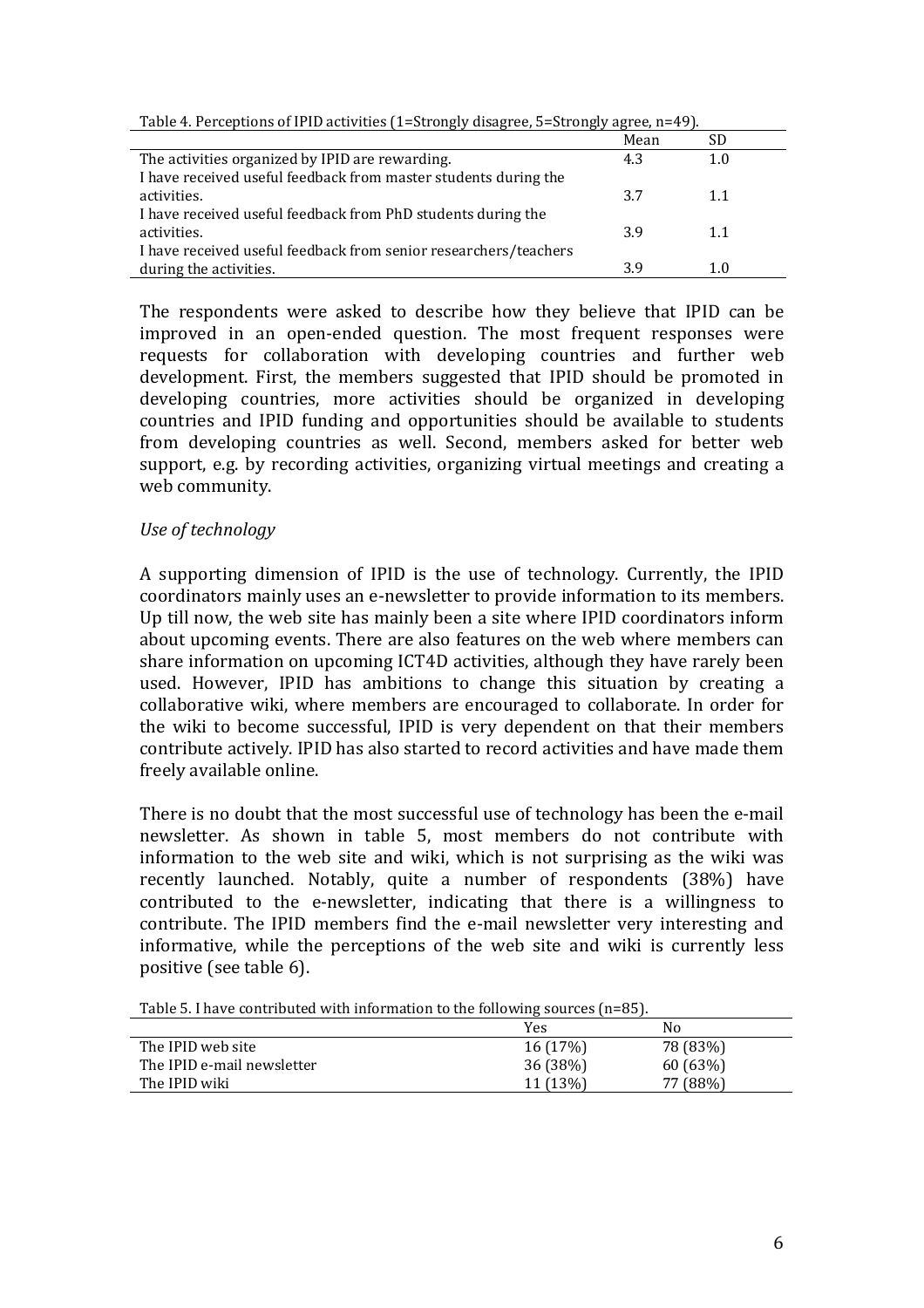| Table of I creeperons of teenhology (1) out ongly along teg of ongly agrees in $\sigma$ , it |      |     |  |
|----------------------------------------------------------------------------------------------|------|-----|--|
|                                                                                              | Mean | SD  |  |
| I find the IPID web site useful.                                                             | 3.7  | 0.9 |  |
| I find the IPID e-mail newsletter interesting.                                               | 4.5  | 0.8 |  |
| I find the IPID wiki useful.                                                                 | 3.4  | 0.8 |  |
| I regularly read information available via the IPID web site.                                | 3.2  | 1.2 |  |
| I regularly read information available via the IPID e-mail newsletter.                       | 4.5  | 0.7 |  |
| I regularly read information available via the IPID wiki.                                    | 2.8  | 0.9 |  |

Table 6. Perceptions of technology (1=Strongly disagree, 5=Strongly agree, n=87).

An open-ended question in the questionnaire specifically asked how IPID should take advantage of web technology. By analyzing the responses, the most common suggestion was to develop opportunities for creating personal networks, communities and collaboration. Many mentioned that they appreciate the e-mail newsletter, but that it lacks opportunities for interaction. In particular, it was suggested that IPID could use social media, such as the recently established wiki, discussion forums and video conferencing to support online community, and organize virtual conferences in order to reach members in developing countries. The second most common suggestion was that IPID activities should be recorded and made available online, which IPID recently started doing. Thirdly, respondents mentioned that the IPID web site could offer an online repository of resources on ICT4D.

# *National!and!international!collaboration*

An important dimension of a research network is to stimulate possibilities for new contacts and collaboration. Many members feel that they have become acquainted with new people because of the IPID network and some also feel that they collaborate with new people (see table 7). A correlation analysis shows that members that participate in IPID activities, such as conferences, workshops and seminars, strongly correlate ( $p$ <.001) with many of the statements, including "I feel like an active member of the IPID network" and "I collaborate with new people because of the IPID network". Thus, the IPID activities have been of key importance for supporting collaboration among members.

Table 7. Perceptions of national and international collaboration (1=Strongly disagree, 5=Strongly agree,  $n=87$ ).

| I have become acquainted with new colleagues because of the IPID<br>network.<br>1.2<br>-3.5<br>I collaborate with new people because of the IPID network.<br>1.2<br>3.2 |                                   | Mean |     |
|-------------------------------------------------------------------------------------------------------------------------------------------------------------------------|-----------------------------------|------|-----|
|                                                                                                                                                                         |                                   |      |     |
|                                                                                                                                                                         |                                   |      |     |
|                                                                                                                                                                         |                                   |      |     |
|                                                                                                                                                                         | IPID is an international network. | 44   | ሰ 7 |

IPID has organized activities in collaboration with, for example, Ericsson and Sida. We can expect that some of the IPID members will work in companies and other organizations, while others will work as academics, after receiving their master or PhD degree. Thus, activities such as these ones are important to build an awareness of possibilities for further work in ICT4D.

The vision of IPID is to "create an *international network* that can support postgraduate students in the area of ICT4D in their studies and research" [italics added]. This vision is only partly fulfilled, as a vast majority of the members that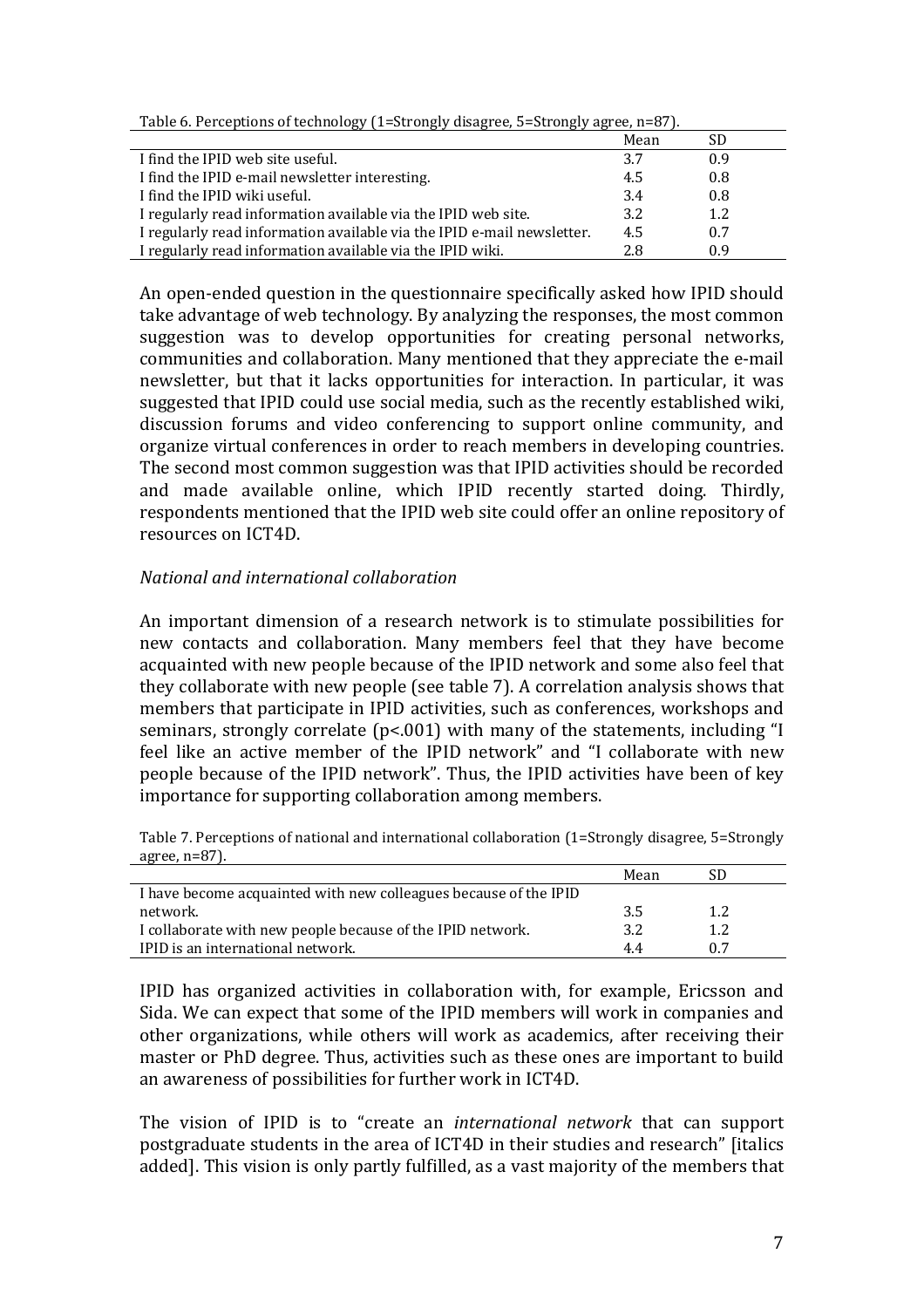participate in the activities are formally affiliated with Swedish universities. The reason for this is that SPIDER only funds these students, something that IPID would like to change. However, one of the items in the questionnaire shows that most members perceive IPID as an international network (see table 7). Thus, although most activities are restricted to members affiliated with Swedish universities, many of the participants are international students, international activities are organized and technology is used to bridge geographical distances. These factors seem to have contributed to that IPID is perceived as an international network.

In the interviews, SPIDER staff emphasizes the importance of international collaboration. IPID mainly maintains national collaboration between Örebro and Stockholm University/KTH, and international collaboration with Joensuu University in Finland and ICT Collective at Royal Holloway, University of London. IPID has initiated collaboration with the special interest group titled GlobDev, which is part of the Association for Information Systems. In doing this, it would be possible to organize events in collaboration with the main information systems conferences.

### *Contribution!to!SPIDER*

In discussions with SPIDER staff, they emphasize that the most important aspect of IPID is to support increased quality of the research, for example, by arranging activities such as workshops. As reveled by table 4, this seems to be achieved efficiently. SPIDER is essentially itself a network, connecting various actors that contribute to ICT4D. An item in the questionnaire let respondents assess the following statement: "I have learnt more about The Swedish Program for ICT in Developing Regions (SPIDER) because of my membership in IPID." (M=3.4, SD=1.2). Thus, members slightly agreed that they had learnt more about SPIDER because of their membership in IPID. By supporting IPID, these networks have been extended to include master and PhD students, which potentially will drive future ICT4D. Although SPIDER funds IPID, there has been limited collaboration. However, there are some exceptions. SPIDER and IPID promote each other at conferences, seminars etc. In the application process, SPIDER has provided feedback, which have led to refined applications. It can also be mentioned that both parties took part in organizing the Mobile Communication Technology for Development conference in 2008.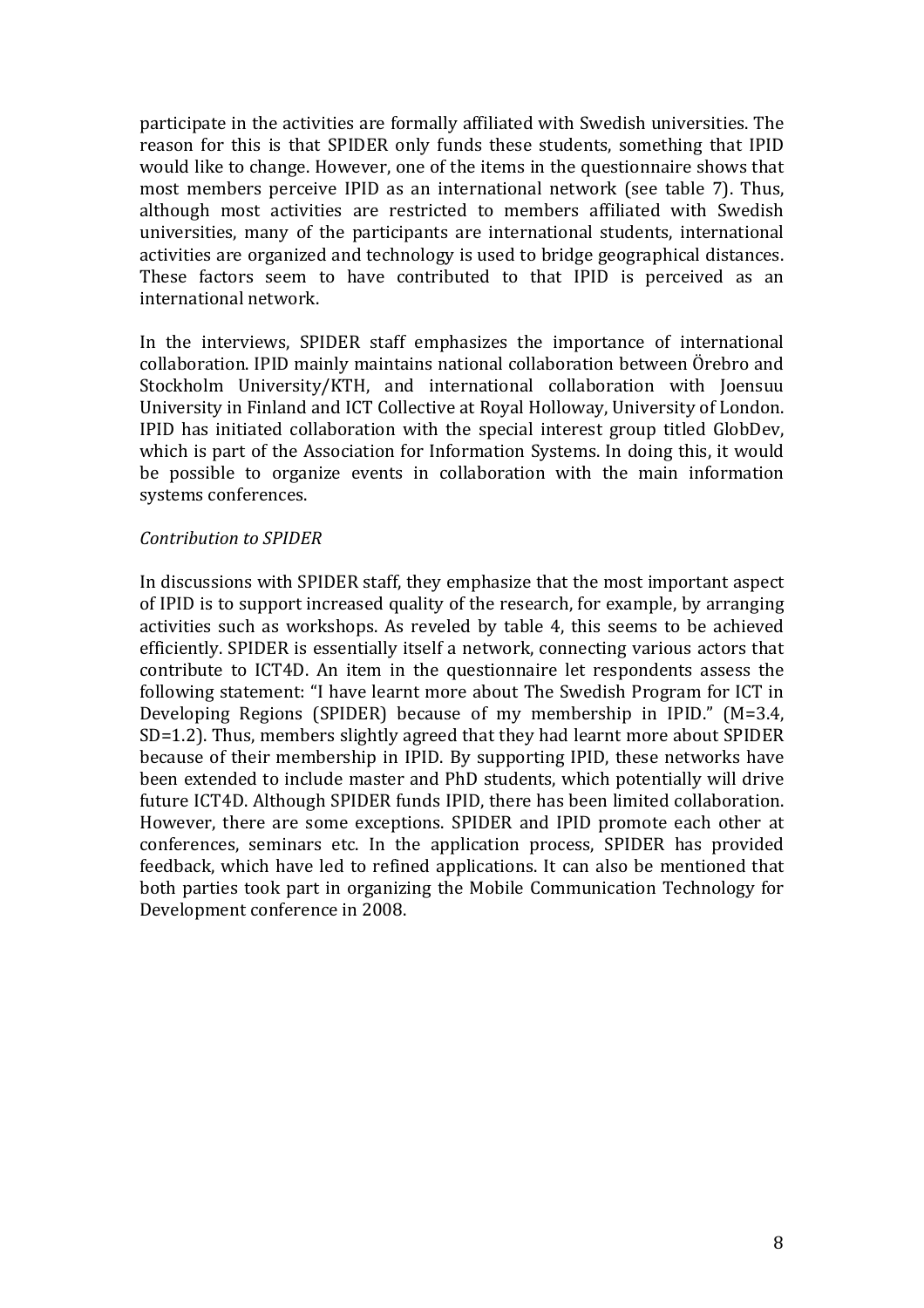# **Discussion!**

In this section I discuss areas where strategic decisions need to be made and where there seems to be opportunities for improvement.

## Further development of national and international collaboration

A key strategic decision is to decide whether IPID should mainly be a national or an international network. In order for IPID to become *the* national network of ICT4D, it should also work towards integrating other Swedish universities in the network. Although IPID is described as an international network, it mainly supports master and PhD students formally affiliated with few Swedish universities. International collaboration is rather restricted with few international partners, which includes Joensuu University and Royal Holloway, University of London.

IPID is currently developing international collaboration by, for example, having initiated collaboration with GlobDev. From IPID's point of view, it is clear that they want to grow and would like to be able to fund master and PhD students from developing countries in their network. IPID has European members that participate in their international activities. However, on the basis of my evaluation, there seems to be great potential in also making it possible for PhD students of developing countries to participate. This is dependent of significant increased funding. IPID seems to be a unique network from an international perspective and many benefits can be realized through further international collaboration. For example, ICT4D collective has a similar web site and as there is already close collaboration, ways of taking advantage of this collaboration when creating online services could be established.

# *Leverage collaboration across borders by using technology*

A key challenge for IPID is to create a network of master and PhD students, which includes active members from both developed and developing countries. If this is to be achieved significantly more funding is necessary, as it is costly to e.g. organize international conferences, especially when funding for travel expenses etc. are required. In order to address this issue. IPID works actively in taking advantage of technology to support its objectives. Online media could be used to leverage learning and collaboration across borders. This could complement the highly appreciated e-newsletter, mainly used by the coordinators of IPID to distribute information. In doing this, members from developing countries could be supported in moving from peripheral towards more active participation in the IPID community.

There have already been promising initiatives, such as establishing a collaborative wiki and by recording activities and making them freely available. Other interesting suggestions include arranging virtual conferences, workshops and seminars, taking advantage of social media to promote community and establishing an online repository of resources on ICT4D for master and PhD students. A repository can partly be based on the information of the enewsletter. The e-newsletter could also become more interactive by making it possible for members to directly contribute and discuss issues. This would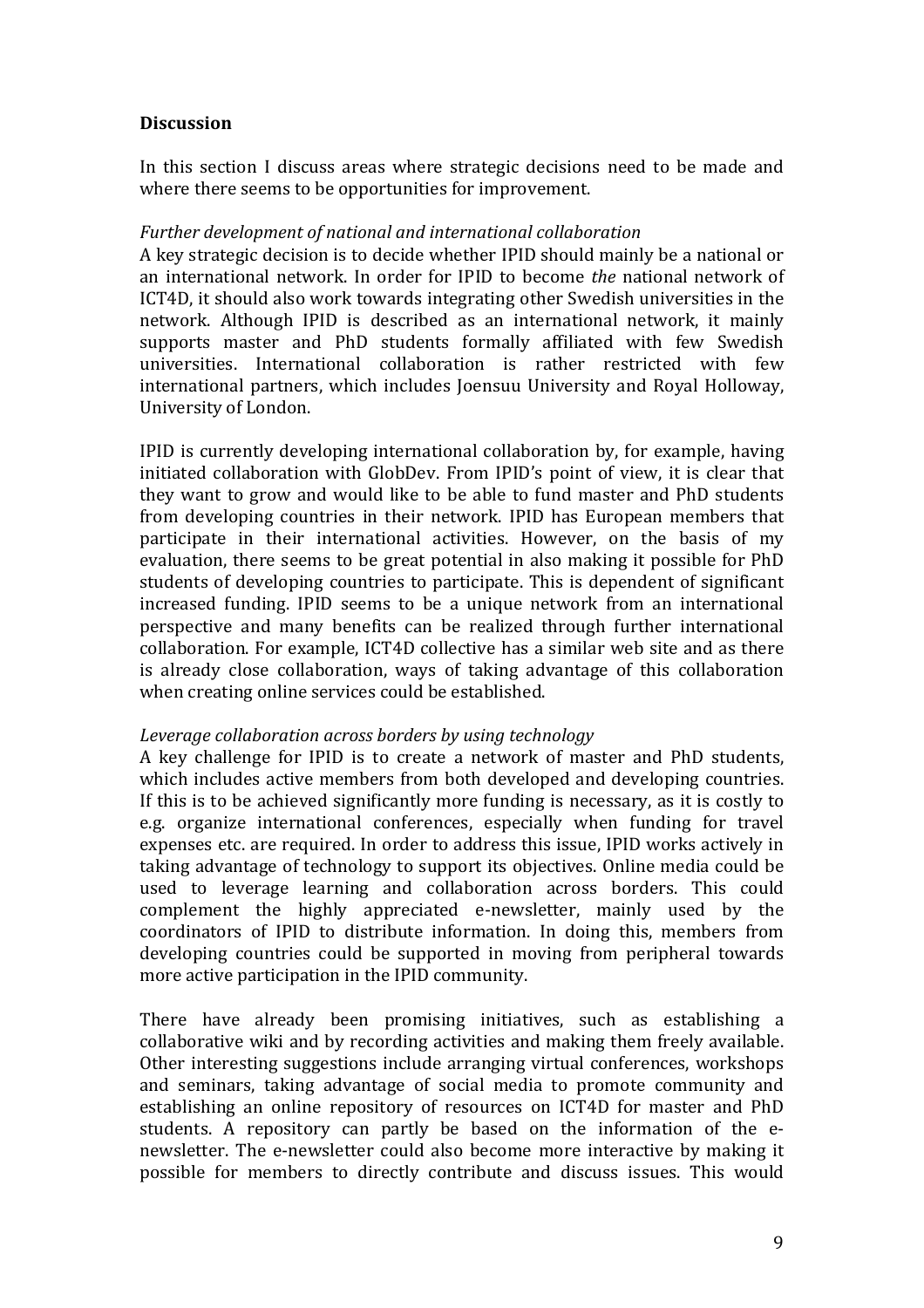require a list server that effectively organizes communication and filters spam. Significant funding would be necessary to develop and maintain such initiatives, and the effort necessary to promote participation should not be underestimated.

#### *Increase collaboration with experienced researchers*

The interviewees emphasize the importance of having experienced researchers that participate in their events. They mention the need for feedback and that experienced researchers can introduce PhD students in international networks. Although IPID currently has more limited funding, they have ambitious ideas regarding the establishment a research school, by including master and PhD students from developing countries and to further develop international collaboration. Increased support from senior researchers would be useful to support such developments. IPID has conducted discussion with, for example, Professor Tim Unwin to establish an advisory board or steering committee with  $\blacksquare$ experienced researchers. This would also contribute to that IPID becomes less dependent of the current IPID coordinators.

#### *Only rotate IPID coordination if there are apparent benefits*

IPID is coordinated and administrated from Karlstad University by Gudrun Wikander and from Örebro University by Annika Andersson and Mathias Hatakka. The rotation of the IPID administration could contribute towards making IPID a more known network on ICT4D in Sweden. Moreover, Gudrun Wikander and Annika Andersson will soon graduate. As participation from other universities than Örebro and Stockholm/KTH is quite limited, another institution could be invited. On the other hand, the network has been coordinated efficiently and there is a risk when moving the coordination of the network. Also, it might be challenging to transfer administrative duties, technical servers etc. Consequently, my recommendation is that the network should only be moved if you are confident that you move it to an IPID member institution that would take on this challenging task ambitiously. There is no doubt that the current coordinators have worked hard to manage IPID, despite limited funding.

#### *Increase collaboration between SPIDER and IPID*

There seems to be several opportunities where collaboration between SPIDER and IPID could benefit both parties. SPIDER and its projects can benefit from the competence of the IPID members by, for example, including them in projects. On the other hand, IPID members could benefit from learning about SPIDER projects. In some cases, IPID members are part of SPIDER-funded projects, which is a good way of connecting research and practice. IPID also requests a more clear statement from SPIDER on what they expect, which could partly be based on this evaluation. IPID is very much dependent on SPIDER funding. In the future, IPID would like to continue to work closely with SPIDER but should also collaborate with and receive funding from other organizations.